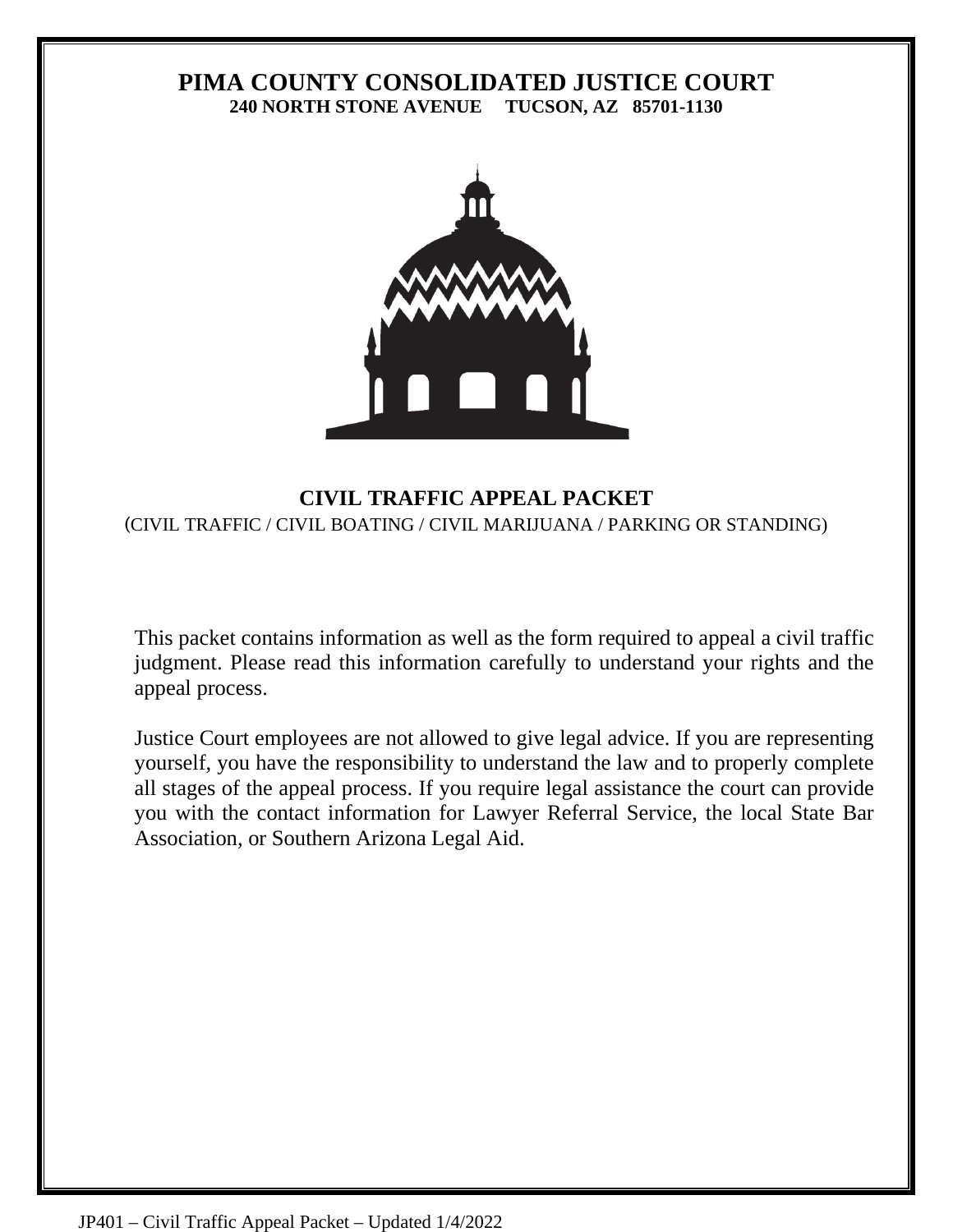#### **PIMA COUNTY CONSOLIDATED JUSTICE COURT 240 N STONE AVENUE, TUCSON, AZ 85701-1130 Pima County, Arizona**

| $-VS-$<br>Defendant                                  | <b>DEFENDANT'S NOTICE OF</b><br><b>APPEAL</b><br>(CIVIL TRAFFIC / CIVIL BOATING /<br><b>CIVIL MARIJUANA / PARKING OR</b> |
|------------------------------------------------------|--------------------------------------------------------------------------------------------------------------------------|
| <b>STATE OF ARIZONA</b>                              | Case Number:                                                                                                             |
|                                                      |                                                                                                                          |
| Representing $\Box$ Self or $\Box$ Lawyer for $\Box$ |                                                                                                                          |
|                                                      | For Clerk's Use Only                                                                                                     |
|                                                      |                                                                                                                          |
|                                                      |                                                                                                                          |
|                                                      |                                                                                                                          |
|                                                      |                                                                                                                          |

The undersigned appeals from the final order or final judgment in the above case. Appellant understands: (1) the instructions set forth in the "Notice of Right to Appeal," including payment for a copy of the record or transcript, the right to post bond to stay enforcement of the judgment, filing an appellate memorandum with the trial court, and paying a filing fee to the superior court; and (2) failure to complete all stages in the appeal may result in the dismissal of the appeal and reinstatement of the trial court judgment.

The following address may be used for all court notices. I must notify the court IN WRITING of any change of address.

Defendant's current mailing address must be PRINTED here, even if the defendant is represented by counsel:

| <b>Street</b>   | Apt/Unit No. |
|-----------------|--------------|
| City, State     | Zip          |
| Daytime Phone ( |              |

Dated:

Defendant's signature

**STANDING)**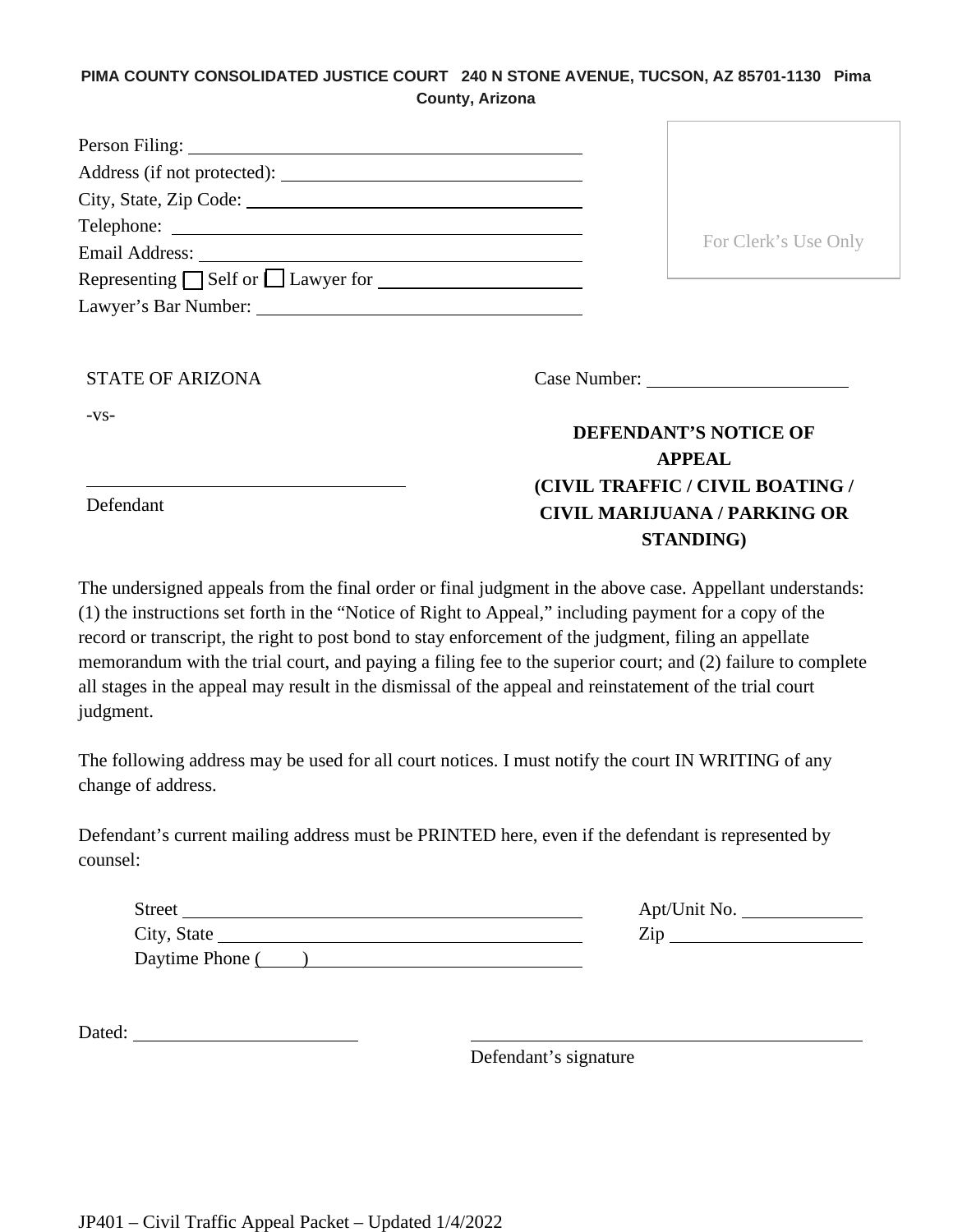#### **PIMA COUNTY CONSOLIDATED JUSTICE COURT 240 N STONE AVENUE, TUCSON, AZ 85701-1130 Pima County, Arizona**

 $\overline{1}$ 

| <b>STATE OF ARIZONA</b>                              |                      |
|------------------------------------------------------|----------------------|
|                                                      |                      |
|                                                      |                      |
| Representing $\Box$ Self or $\Box$ Lawyer for $\Box$ |                      |
|                                                      |                      |
|                                                      | For Clerk's Use Only |
|                                                      |                      |
|                                                      |                      |
|                                                      |                      |

A party may appeal a final order or final judgment entered in a civil traffic, civil boating, civil marijuana, or parking or standing case. This notice explains your rights and responsibilities to file an appeal from such an order or judgment.

There are two separate stages to the appeal process. The first stage begins in this court; the second stage takes place in the county superior court. Remember, you must complete all steps at both stages, or you run the risk of having your appeal dismissed. This notice does not set forth all the rules on appeals. To read them entirely, you may review at the library the Arizona statutes and rules of court procedure for civil traffic, civil boating, civil marijuana, and parking or standing violations. It is recommended that you keep a copy of all your documents and receipts during the appeal.

## STAGE ONE—TRIAL COURT

- (A)THE NOTICE OF APPEAL. To appeal, you must file a "Notice of Appeal" with the trial court clerk within 14 calendar days from the date of the final order or final judgment. If you do not file a "Notice of Appeal" within these 14 days, you lose the right to appeal.
- (B) THE RECORD. On or before the 14-day deadline to appeal, you must also pay for a copy of the proceedings at the hearing. The copy may be a recording or a transcript. The clerk will explain which type of record is required. Payment must be in cash or other method explained by the clerk.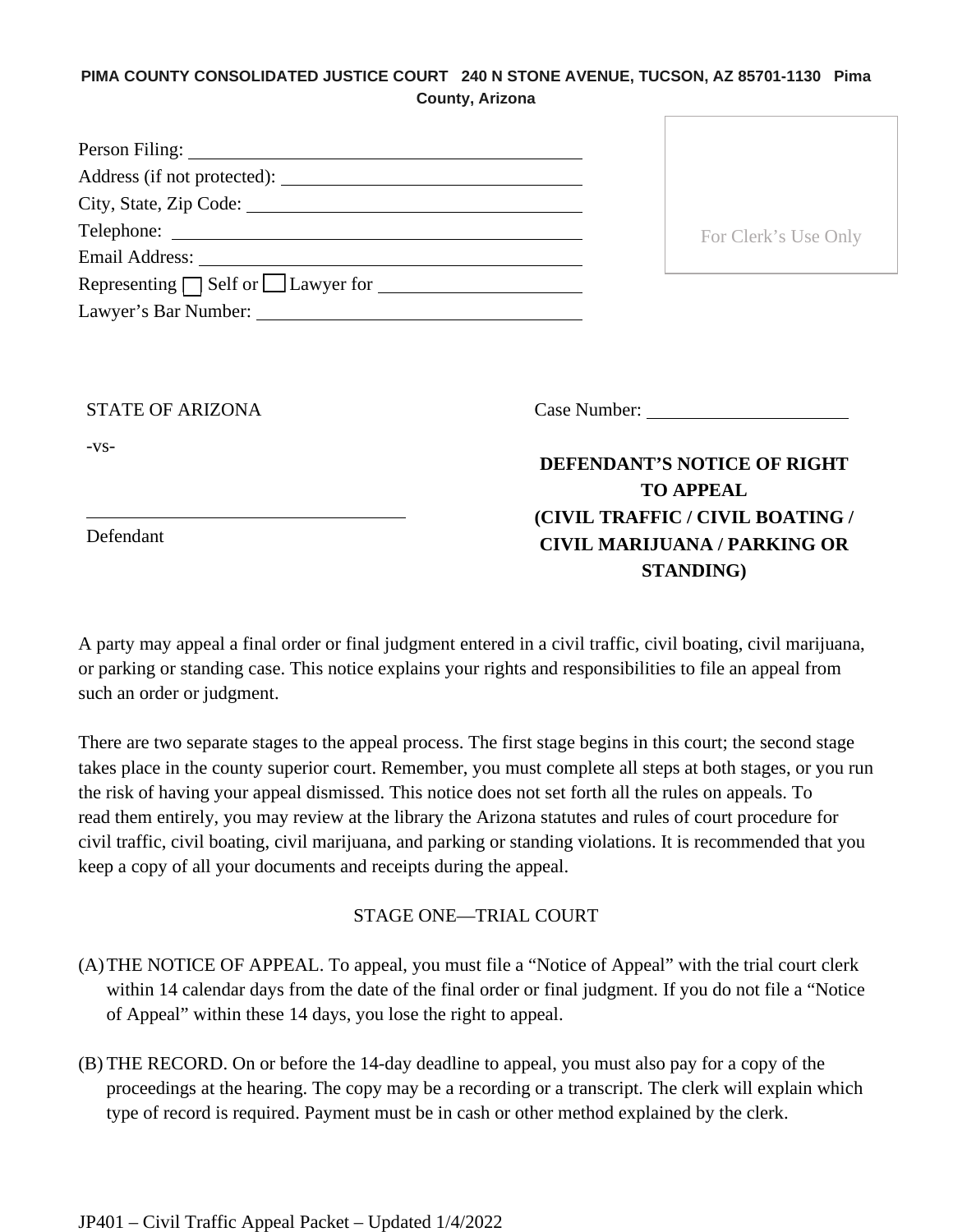If you cannot afford to pay for the record, ask the clerk for information about a waiver or extension ("deferral") to make payment later. If you fail to pay for the record or transcript, your appeal may be dismissed. Additional copies of the hearing may be obtained for an additional charge.

- (C) POSTING A BOND ON APPEAL TO STAY JUDGMENT. You cannot be forced to post a bond in order to exercise your right to appeal. However, the civil judgment normally includes a monetary sanction or penalty and, for moving traffic violations, points on your license. In some traffic cases, the court may have suspended your license or registration as part of its decision. These penalties are NOT stopped just because you have filed a timely notice of appeal. In order to stop these penalties from being imposed while your appeal is pending, you must "post bond" with the trial court. The amount of the bond is the total amount of the sanction or penalty ordered by the court unless the trial court orders that the bond be reduced or waived. If you do not post bond to stay enforcement, then the order to pay is still in force and must be complied with.
- (D)THE WRITTEN APPELLATE MEMORANDUM. Within a few days after you have paid for the record to be prepared, the court will contact you to pick up your record. You will need the record for this next step—the "Appellate Memorandum." The appellate memorandum is your written "brief" or explanation why the trial court ruling was legally wrong. Normally, the memorandum will refer to specific portions of the record of the hearing to point out where there was error by the court. (That is why a party who appeals pays for a copy of the record.) The memorandum should be typed or printed on letter-sized white paper, double spaced, and not exceed 15 pages in length, plus any exhibits from your hearing you want to attach to the memorandum.
- (E) FILING THE APPELLATE MEMORANDUM WITHIN 60 DAYS. The appellate memorandum must be filed with the court within 60 calendar days of the deadline to file the notice of appeal. You must file the original and 1 copy of the memorandum with the court. (The other side then has 30 days to file an "Appellee's Memorandum.")
- (F) WAIT FOR FURTHER INSTRUCTIONS. Once the memorandum has been filed, you should await further instructions from the superior court as outlined in the next stage. To keep you informed, remember that the trial court must have your current mailing address at all times. Even if you hire an attorney, your address is still required for legal notifications.

## STAGE 2—THE SUPERIOR COURT

(G)PAYING THE SUPERIOR COURT FILING FEE. If you have completed all of the first stage, your case moves to the superior court where an appeals judge will look at the case. About 60 days after you file your memorandum, you will receive a notice from the superior court. This notice will (1) assign a superior court case number to use in all further correspondence, and (2) instruct you to pay the superior court appeal filing fee. You must pay this filing fee or your appeal may be dismissed and your case sent back to the trial court. Again, if you cannot afford to pay the filing fee, contact the superior court clerk for information about a waiver or extension ("deferral") to make payment later.